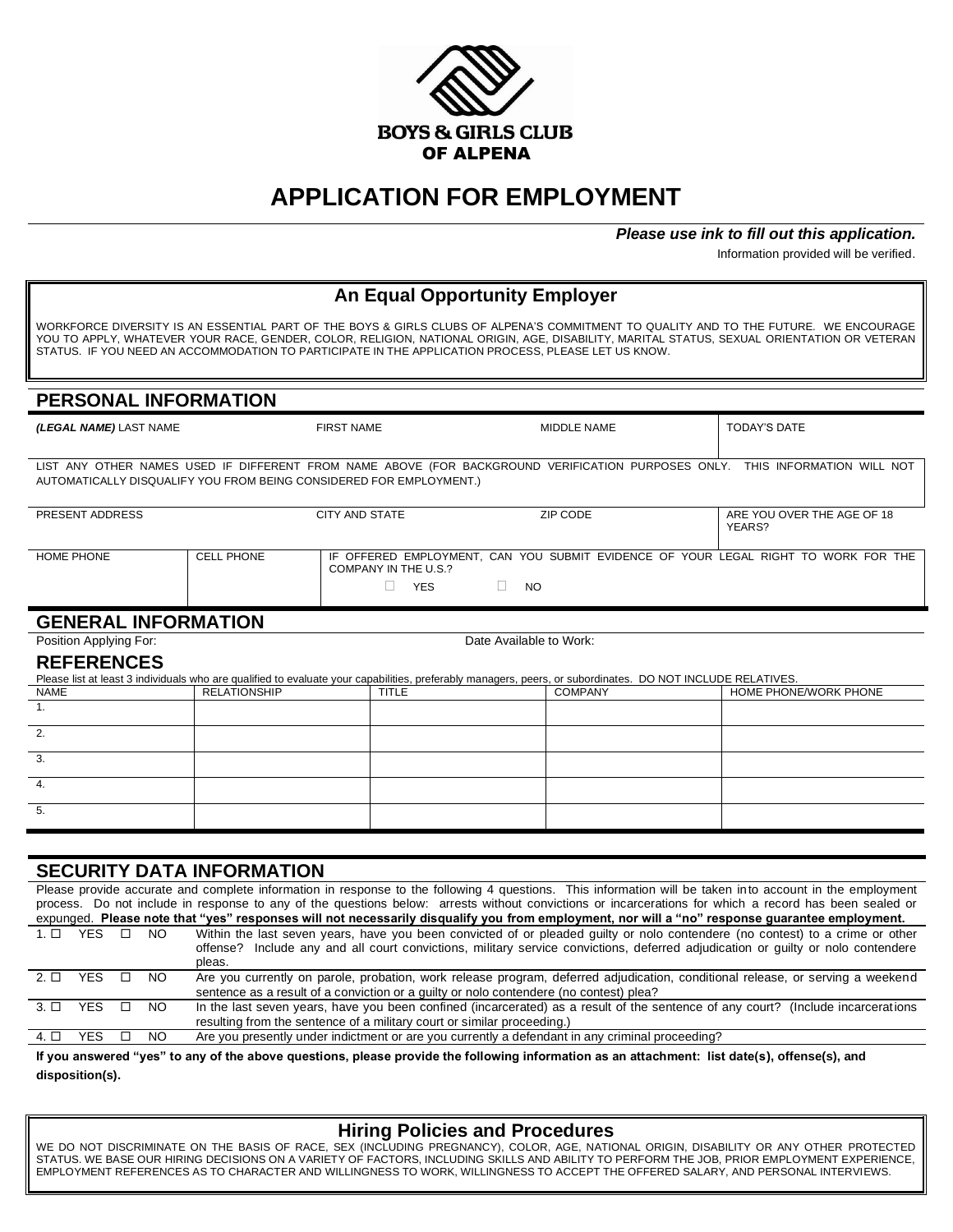**EMPLOYMENT INFORMATION** *–* Starting with your current or most recent employment, list all previous employers including self-employment, military service, summer and part-time jobs for at least the last 10 years. Must be completed in full for each employer. Writing "see resume" is not acceptable. Use additional sheet if necessary to cover years of employment. **Additionally, attach professional resume.**

| 1.) Organization Name:                           |                     | Title: |                 | Start Date:                         | End Date: |  |
|--------------------------------------------------|---------------------|--------|-----------------|-------------------------------------|-----------|--|
|                                                  |                     |        |                 |                                     |           |  |
|                                                  |                     |        |                 |                                     |           |  |
| Address:                                         |                     |        |                 | Phone:                              |           |  |
|                                                  |                     |        |                 |                                     |           |  |
| Name and Title of Supervisor:                    |                     |        | May we contact? | Now<br>$\Box$                       |           |  |
|                                                  |                     |        |                 | After acceptance of offer<br>$\Box$ |           |  |
| Salary:                                          | Reason for leaving: |        |                 |                                     |           |  |
|                                                  |                     |        |                 |                                     |           |  |
|                                                  |                     |        |                 |                                     |           |  |
| 2.) Organization Name:                           |                     | Title: |                 | Start Date:                         | End Date: |  |
|                                                  |                     |        |                 |                                     |           |  |
|                                                  |                     |        |                 |                                     |           |  |
| Address:                                         |                     |        |                 | Phone:                              |           |  |
|                                                  |                     |        |                 |                                     |           |  |
| Name and Title of Supervisor:                    |                     |        | May we contact? | Now<br>$\Box$                       |           |  |
|                                                  |                     |        |                 | After acceptance of offer<br>$\Box$ |           |  |
| Salary:                                          | Reason for leaving: |        |                 |                                     |           |  |
|                                                  |                     |        |                 |                                     |           |  |
|                                                  |                     |        |                 |                                     |           |  |
| 3.) Organization Name:                           |                     | Title: |                 | Start Date:                         | End Date: |  |
|                                                  |                     |        |                 |                                     |           |  |
|                                                  |                     |        |                 |                                     |           |  |
| Address:                                         |                     |        |                 | Phone:                              |           |  |
|                                                  |                     |        |                 |                                     |           |  |
| Name and Title of Supervisor:                    |                     |        | May we contact? | Now<br>$\Box$                       |           |  |
|                                                  |                     |        |                 | After acceptance of offer<br>$\Box$ |           |  |
| Salary:                                          | Reason for leaving: |        |                 |                                     |           |  |
|                                                  |                     |        |                 |                                     |           |  |
|                                                  |                     |        |                 |                                     |           |  |
| 4.) Organization Name:                           |                     | Title: |                 | Start Date:                         | End Date: |  |
|                                                  |                     |        |                 |                                     |           |  |
|                                                  |                     |        |                 |                                     |           |  |
| Address:                                         |                     |        |                 | Phone:                              |           |  |
|                                                  |                     |        |                 |                                     |           |  |
| Name and Title of Supervisor:<br>May we contact? |                     |        | <b>Now</b>      |                                     |           |  |
|                                                  |                     |        |                 | After acceptance of offer<br>$\Box$ |           |  |
| Salary:                                          | Reason for leaving: |        |                 |                                     |           |  |
|                                                  |                     |        |                 |                                     |           |  |
|                                                  |                     |        |                 |                                     |           |  |

### **U.S. MILITARY SERVICE**

| <b>Branch of Service</b> | <b>Technical Specialization</b> | <b>Rank Attained</b> |
|--------------------------|---------------------------------|----------------------|
|                          |                                 |                      |
|                          |                                 |                      |
|                          |                                 |                      |
|                          |                                 |                      |